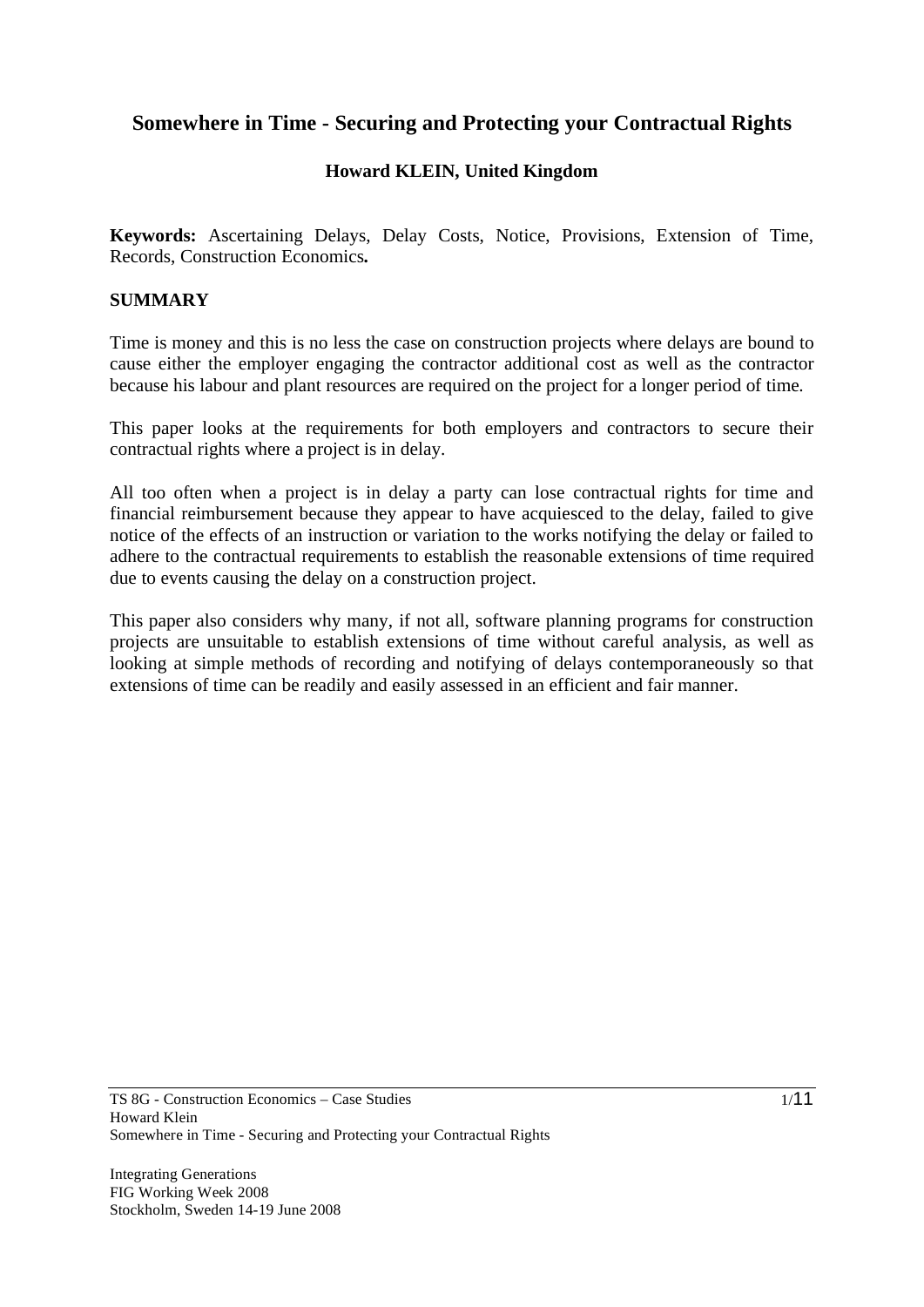## **Somewhere in Time - Securing and Protecting your Contractual Rights**

#### **Howard KLEIN, United Kingdom**

#### **INTRODUCTION**

There are times when it appears that either an employer does not want the building completed, or appears to be seeking continued variations to its design that causes delay and/or the contractor does not appear to be using the proficiency expected of it to complete the construction of a building project. However, usually both employers and contractors seek to complete the building by the agreed completion date, because the employer requires it for its use, or to earn money by leasing or selling it on and the builder knows that if it does not complete the project within the optimum period possible, if earlier than the contracted completion date, then it will incur additional costs by having to retain labour and equipment on the contract for a longer period of time.

It is in both employers and contractors interests that construction projects are completed by the contracted completion dates otherwise at least one organisation, if not both, are going to incur additional costs for the project, if not losses to their respective companies.

In most contracts there are clauses which enable the employer to deduct monies from those due to a contractor for late completion of a building, which may be a pre-estimated sum of its likely cost (and in some jurisdictions it is accepted that this cost could have a penal element within it) or an employer has to ascertain its costs prior to seeking recovery of this from the contractor.

However, in those contracts there are usually clauses which protect the builder from incurring these costs, subject to contracted criteria having to be complied with, allowing the contractor additional time to complete variations of additional work instructed by the employer, dealing with belated information released by the employer, etc.

An extension of time postpones the completion date to enable the contractor to undertake the additional works without incurring any of the employer's costs for the additional time required to undertake it. It not only protects the contractor from incurring the employer's costs for delays caused by the employer but, in certain circumstances, such as a variation of additional works, also entitle the contractor to recover the additional costs for remaining on the contract for a longer period of time to be able to undertake these additional works.

However, in both instances the employer is required to give advance notice to the contractor of its intention to deduct damages for late completion and the contractor is required to give notice of the delays which it considers the employer is responsible for and the effect that those delays may have on the completion date of the building and, possibly also, an estimate of the additional cost of the delay so that the contractor can recover its costs for remaining on the building project for a longer period of time.

TS 8G - Construction Economics – Case Studies Howard Klein Somewhere in Time - Securing and Protecting your Contractual Rights

Integrating Generations FIG Working Week 2008 Stockholm, Sweden 14-19 June 2008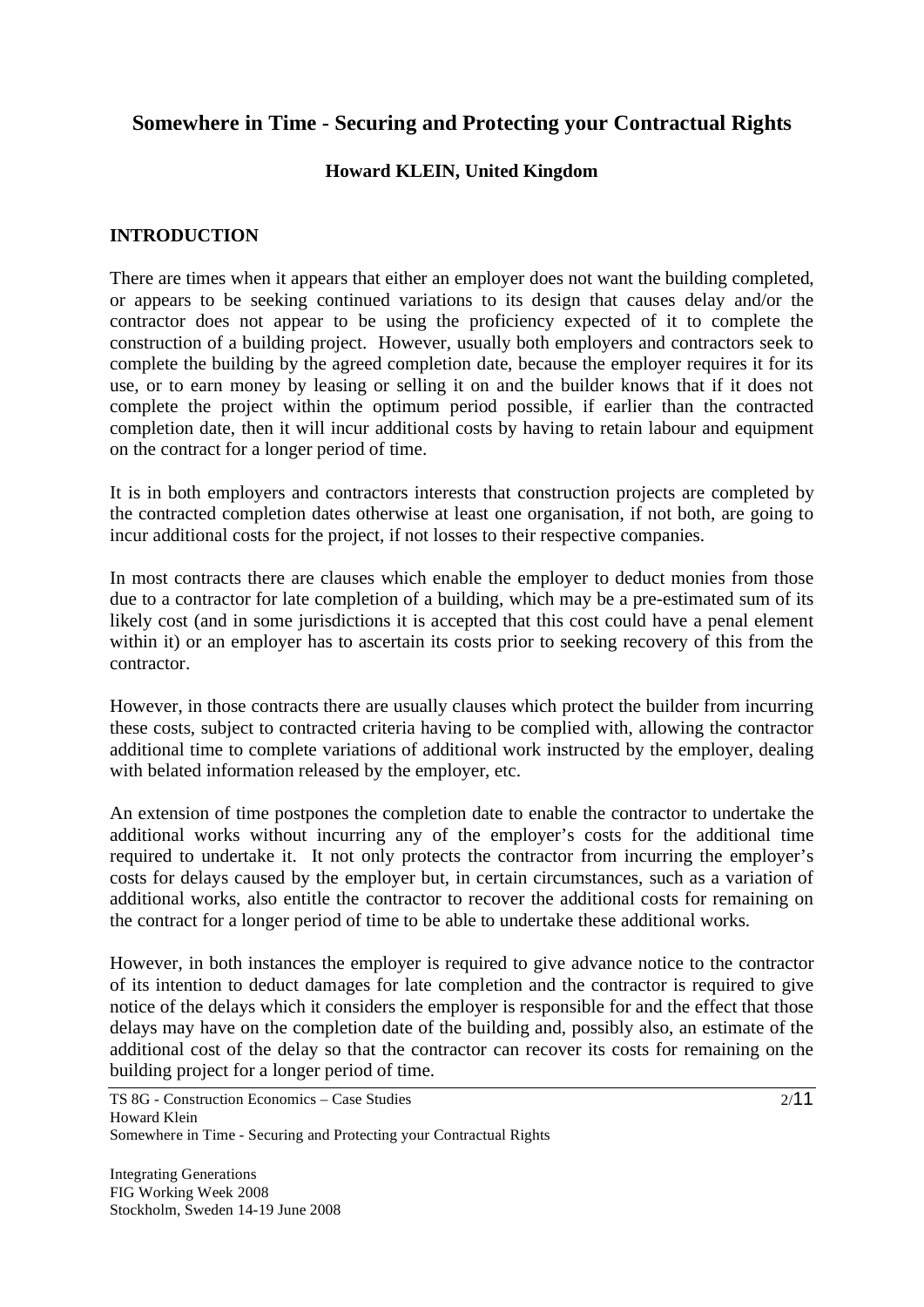This sounds simple and uncomplicated. But what happens when there is an element of the construction of the building where the contractor was not as proficient as it should have been and on another element of the construction of the building the employer has caused delay by instructing additional works to be undertaken. Who then recovers what monies from who? Does the contractor have an entitlement to an extension of time?

Concurrent delays, that is a delay caused by a contractor's failings occurring at the same time as another delay caused by an employer's instruction, for example for additional works, are always the cause of potential dispute.

## **THE EMPLOYERS POSITION.**

When an employer contracts with a contractor to build a building it normally requires the completion of that building to be made by a given date so that it has certainty as to when it can take possession of it to install its equipment to enable him to commence using the building at the earliest opportunity, or to lease it out, or sell on, as he so desires. Therefore, normally, it protects itself by incorporating clauses in the contract that enables the employer to reduce the monies due to be paid to the contractor for constructing the building and subject to the legal jurisdiction, this can be by pre-estimated costs to the employer for the delay incorporated into the contract, in the UK known as liquidated and ascertained damages, or proven costs and sometimes, where permitted by the legal jurisdiction, can have a penal element to it.

However, should an employer issue instructions that hinders the contractor completing the building by the contracted completion date, there is at least a possibility, if not probability, that the employer would be stopped from recovering these damages unless there was a mechanism incorporated in the contract for the completion date to be postponed to take into account the employer's instructions, prior to the damages being levelled against the contractor.

But this is usually insufficient to meet the employer's requirements, because if an instruction is issued by the employer, or its design team, of variation that causes delay to the construction of the building the employer does not want to have to wait to near the time when he thinks he is going to take possession of the building to find out about the delay. Furthermore, if he issues an instruction that has more serious consequences than he perceives when he issues it, he wants to be notified by the contractor of those consequences promptly so that he can reconsider whether he does want that instruction to be fulfilled, or rescinds it because it is commercially more viable for him to do so.

Therefore, in many modern construction contracts an employer incorporates clauses that requires prompt notification of delays to the contract with a possible assessment of any postponement or extension of time requirement to the completion date because of the employers' instructions.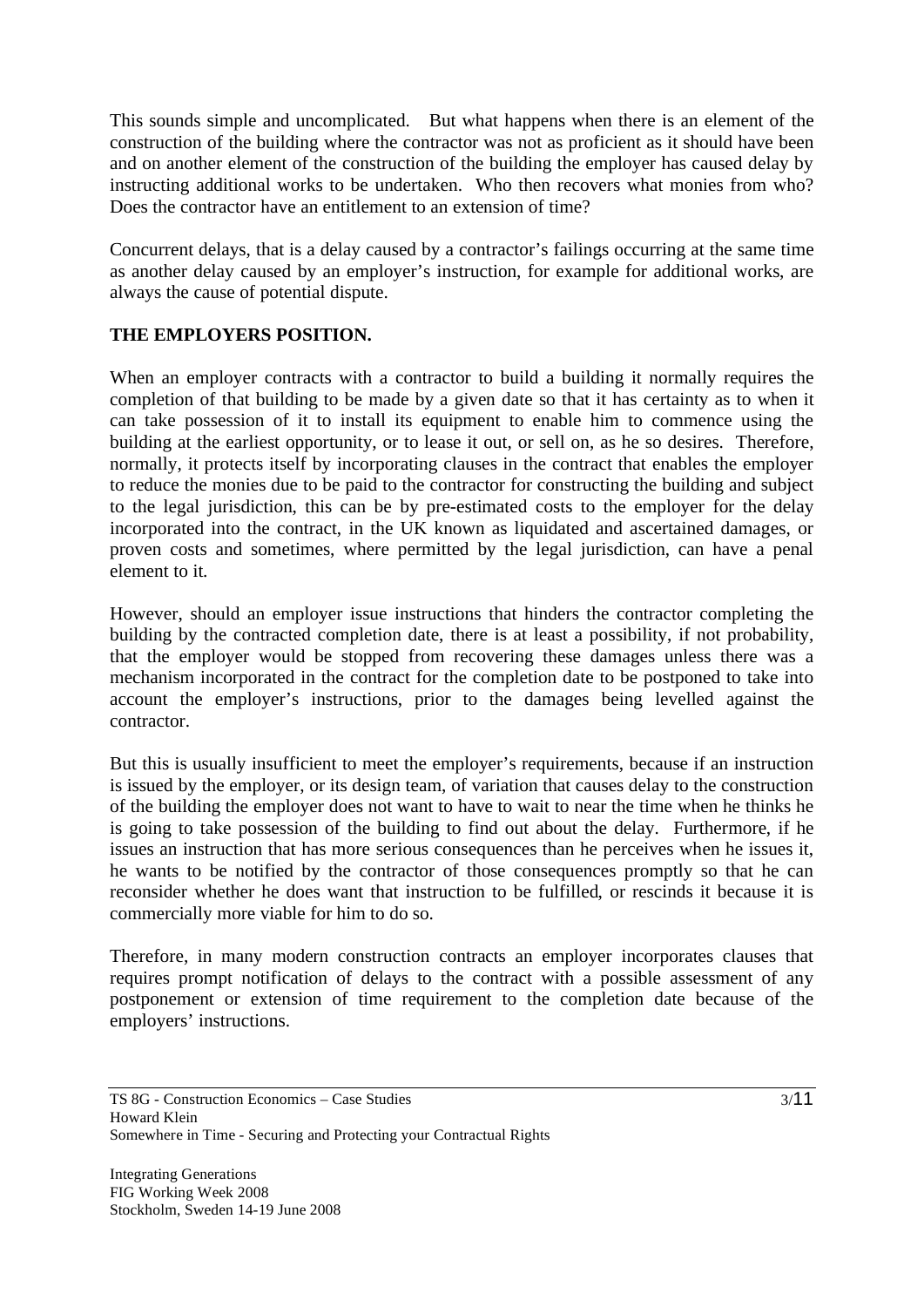No employer wants surprises concerning the completion of the building, or rather delays to it, it is as important for the employer to be able to plan with certainty as to when the building will be completed as it is to the contractor to complete it.

Therefore, to secure the employers' contractual rights concerning obtaining the building by the contracted completion date, or by an assessed date if it is postponed by an extension of time, the revised contracted completion date is known by the employer at the earliest opportunity.

By requiring the contractor to provide Notices of Delays within a stated period, or reasonable time, of events taking place that causes the delay, the employer's needs in this regard are usually satisfied and from a financial point of view, the employer can calculate what, if any, sum of money can be deducted from the contractor for late completion.

Cash flow is king for the employer as well as for the contractor. If the employer is not going to take possession of the completed building by a certain date, whether it's contracted or postponed in accordance with extension of time provisions in the contract, an employer has to consider the effects of this upon its cash flow and make provision for it. It therefore needs certainty in assessing what sums it is due to pay the contractor, what it is allowed to deduct from the contractor's payment because of late completion and the cost of the delays in being unable to earn income from the building due to those delays.

The employer needs to secure his rights of being notified of delays and to protect them by ensuring that there is an extension of time mechanism incorporated in the contract and also if the contractor fails to comply with the requirements of the contract regarding providing Notices of Delay and/or in requesting extensions of time, that the contractor cannot then belatedly seek to being granted the additional time and possible cost after the building is completed when no Notices of Delay and requests for extension of time have been made in accordance with the terms and conditions of the contract. Such events could cause considerable financial hardship to the employer and seriously affect the business plan it had for undertaking the construction project in the first place.

#### **THE CONTRACTORS POSITION**

Contractors are always aware that if they are on a building project for a longer period of time than intended, or allowed for within their pricing, then it will cost more and possible cause the contractor to make a loss on the contract.

However, notwithstanding this stark realism, contractors, at times, are slow to read their contracts and all too often appear to assume that because the employer causes delay to the construction, either by failing to release information at the appropriate time or by instructing variations to the permanent structure, that it will automatically receive an extension of time.

Despite contractors being generally more appreciable than employers that time is money, and ensuring that there are clauses in the contract entitling them to receive extensions of time for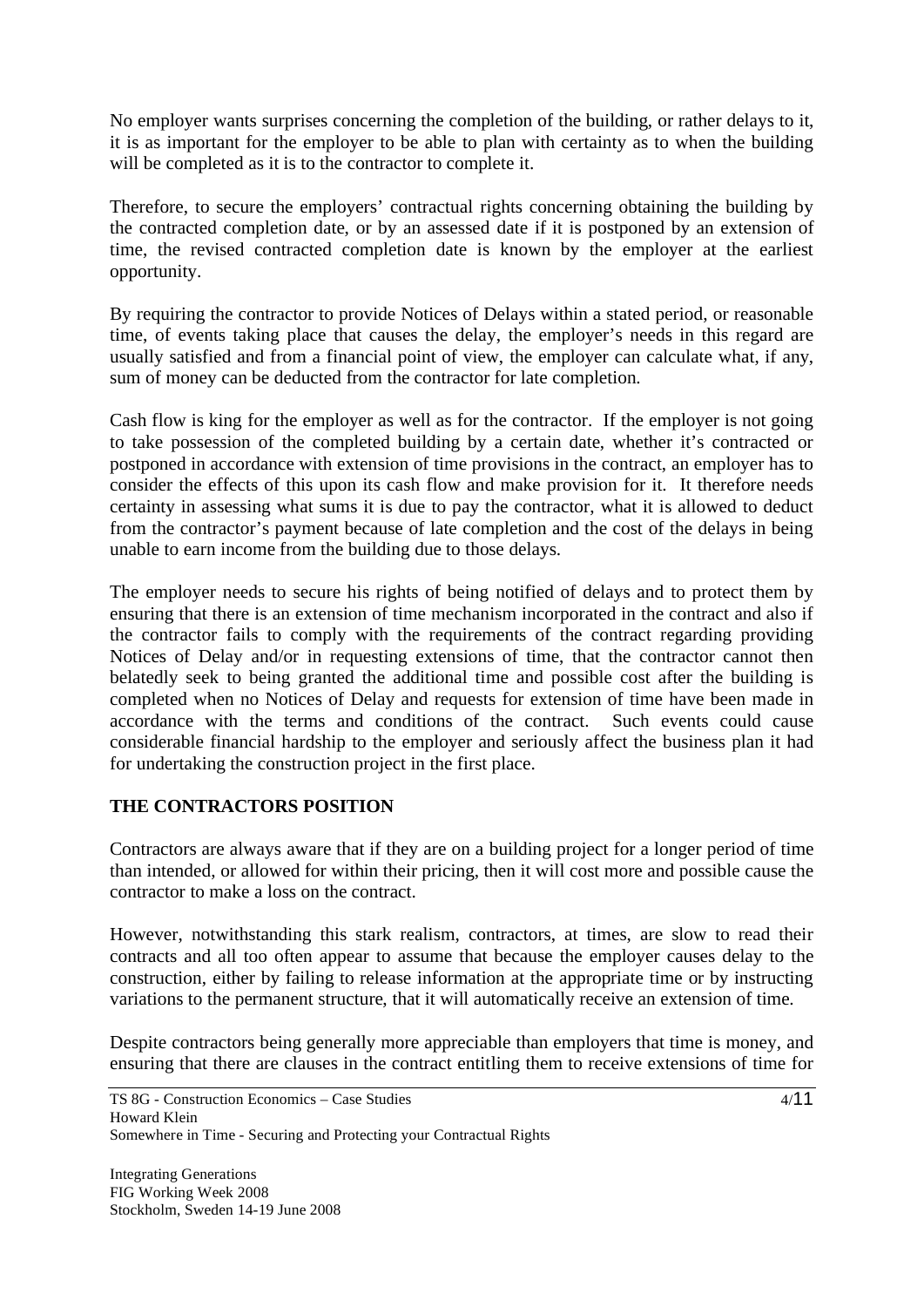stated events, all too often they ignore the notice provisions and just consider that this can be dealt with at the end of the project and are then surprised at the employer's reaction and "unreasonableness" when the employer points out that the contractor has failed to comply with the notice provisions and/or extension of time request requirements incorporated in the contract.

In English Law, as well as many other legal jurisdictions, there is a canon of law that states that a party to a contract is not allowed to profit from its own breach of the contract. In English Law it is known as the Prevention Principle. This is usually the contractor's first defence on being informed that the employer is not prepared to grant an extension of time due to the lack of Notices of Delay being given and/or a request for an extension of time at the appropriate time as stated in the contract. After all, it is the employers' instructions or failure to provide information that has caused the delay, so why should the employer not grant an extension of time when it is considered in hindsight at the end of the contract.

However, the Courts in the UK are looking closely at the notice provisions of construction contracts and the precise wording of the contract to determine whether the words indicate with certainty whether failure to issue a notice of delay and/or a request for an extension of time at the appropriate time means that the contractor is not entitled to one at all and increasingly the Courts are supporting employers where the words of the contract can be interpreted with certainty that if the provisions of the contract have not been complied with, then the contractor is not entitled to an extension of time, irrespective of the employers culpability in causing the delay.

Furthermore, having determined that contractors are not due extensions of time due to their failure to notify delays and request extensions of time in accordance with the requirements of the contract, that this not only prevents the contractor from being awarded the appropriate extension of time, which in itself causes injury to the contractor, but that the employer is still entitled to recover its damages for late completion of the contract.

Therefore, the contractor not only fails to secure an extension of time that might entitle it to additional financial reimbursement, but it has to pay the employer damages because an extension of time had not been granted meaning that, in law, the contractor should have completed the contract earlier than he did. In other words the contractor's failure to issue notices and/or request extensions of time appropriately as required by the contract, will mean that the contractor is penalised for his lack of attention to the administration of the contract.

The contractor also has a risk when issuing Notices of Delay and/or requests for extensions of time when it is culpable for delay to work on another part of the building project and the employer considers that this delay is more fundamental to the delay in the construction project, than the delays caused by the employer's failure to release information or instruct variations. Therefore, having secured acceptable conditions of contract regarding dealing with delays and extending the period of time for the contractor to complete the contract, it then fails to protect itself by its failure to administer the contract by issuing Notices and/or requests for extensions of time as required by it. Therefore the contractor stands to be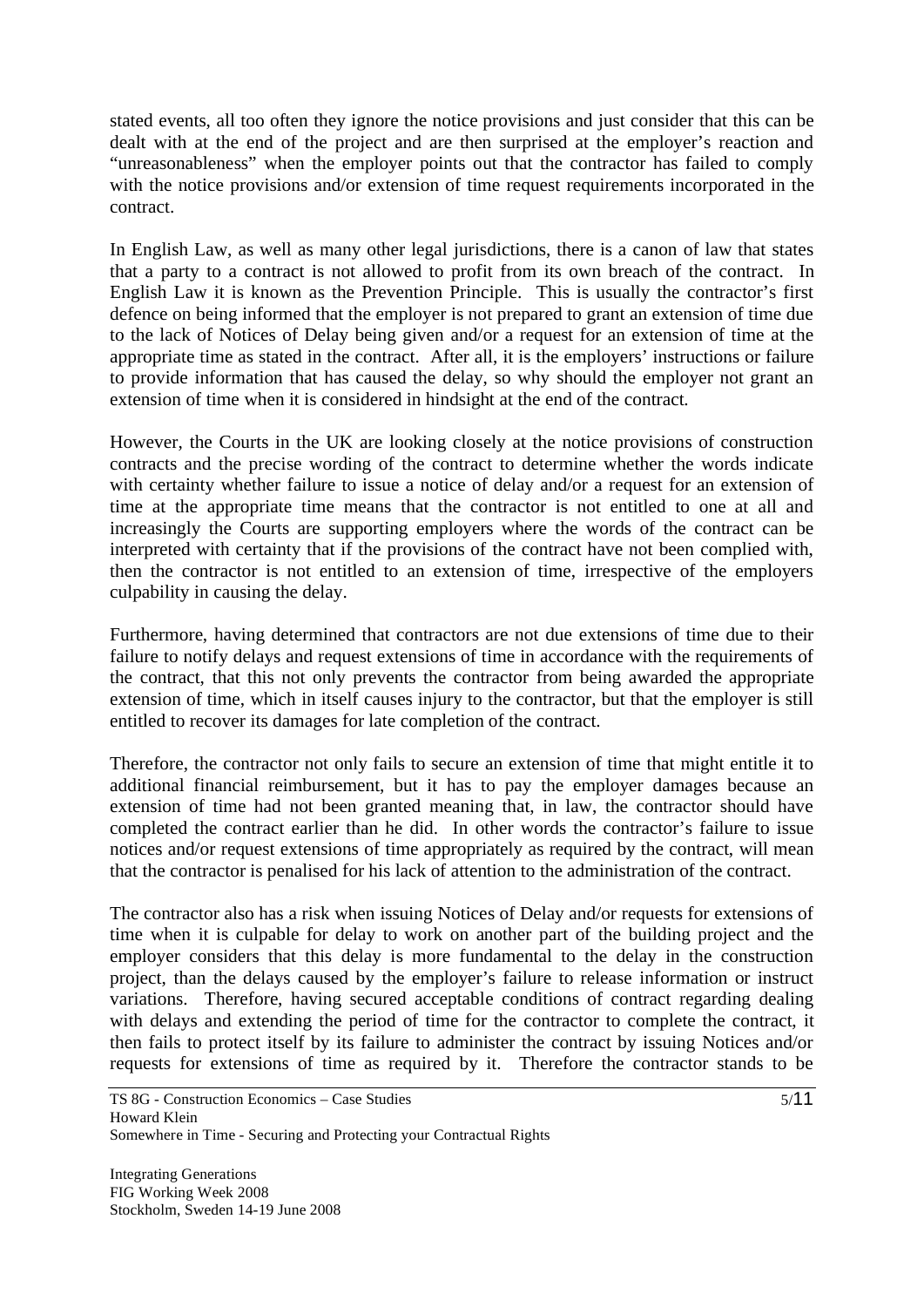financially affected by its failures in administration to issue the correct piece of paper at the correct time.

All too often contractors' staff are so involved in building the project and dealing with a myriad of events on a project, for which the contractor may, or may not, have culpability for, that the staff do not take the contract out of the cupboard and read precisely what its obligations are regarding issuing Notices of Delay and extension of time requests, even though, because of its intimate involvement in the project, it is aware of the employers' desire to receive the completed building by a contracted date. It and individual members of staff then feel aggrieved when an extension of time is not granted.

#### **WHAT IS A NOTICE OF DELAY**

I have yet to read a construction contract which requires a Notice of Delay or a request for an extension of time being drawn up as a formal legal document. That is because usually this is not required.

A contract will state what has to be stated within a Notice of Delay and this is the minimum content that it should include. However, the more information that can be included for the employer to consider, then so much the better. It usually has to be written, therefore telephone calls between the contractor and the employer confirming delays are irrelevant, but with the advent of e-mails this has been easily overcome as e-mails are written documents, with notices being given in day to day communication between contractors and employers.

Where a contractor has found itself in the predicament of having been delayed by the employer, then finding itself because of the terms and conditions of the contract to be culpable for that delay due to its failure to issue the appropriate notices, the British Courts have proved to be as helpful as possible to the contractor in accepting contemporaneous documents as evidence of notice. British Courts have therefore accepted the most mundane of contemporaneous documents that state that an element of work for which the employer is culpable has been delayed is a Notice of that delay. This has extended to e-mails which have been purportedly issued regarding other subject matter, but contain a concluding paragraph stating that another item or element of building work is in delay because of outstanding information from the employer was accepted as due notice, daywork sheets (or sheets recording time and resources) detailing labour and equipment being used on additional work was also held to be a Notice of Delay, because whilst the labour and equipment was engaged in the additional work it could not be used on the original contract works and also it has held an Information Required Schedule to be a Notice of Delay where the contractor stated against one item that it was on the "Critical Path" and the employer failed to provide the information by the required date.

However, for clarity, the contractor is usually better off if he sends a letter stating clearly the areas of delay, an assessment of their affect upon the completion date and then concludes with a request for an extension of time to the contract completion period. However, whilst elements of building work are in delay, it is sometimes difficult to predict the effect that these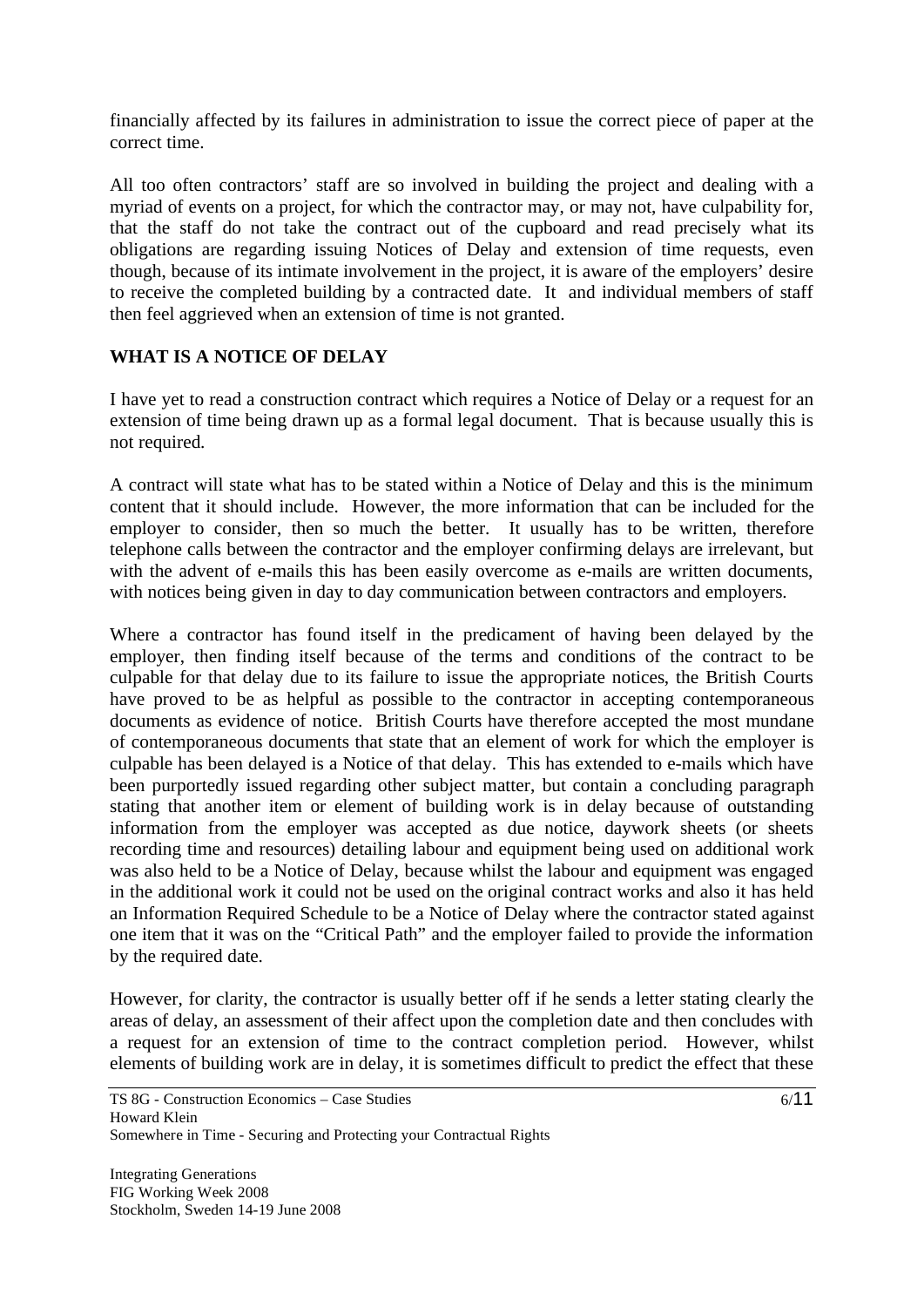will have on the completion date of a project. This is because sequencing of works can be altered to mitigate the items that are in delay.

There is also a benefit to the contractor for including a Cause and Effect Schedule to the progress reports detailing all elements of work that are in delay with reasons, so that the employer is aware of the information requirements that the contractor has to be able to complete the building within the contracted period. Whilst this is usually seen initially as an adversarial tactic by the contractor, usually after a few progress meetings it is seen as a beneficial management tool in assisting all parties in completing the project on time, because the design team becomes fully aware of the most important items of outstanding information that are required by the contractor to enable the construction to take place with a minimal of delay.

A Cause and Effect Schedule should contain a unique item number for each item of work that is in delay, the reason it is in delay and the immediate consequence of that delay on the subsequent operation. If there are further consequences to the delay, then the immediate consequence should, in its turn, be considered a further cause of delay so that each can be dealt with individually on the Schedule.

What is most important though, is that the contractor appoints somebody to be fully conversant with the requirements of the contract for notifying delays and requesting extensions of time to ensure that the contract is complied with to enable the contractor to recover all extensions of time with the additional costs as well as providing early certainty to the employer of the date that he is actually going to receive the completed building.

Where there is an element of a construction project in delay and under the terms and conditions of the contract the contractor is culpable for the delay, then the contractor is usually better off if he is up front and states this on the Cause and Effect Schedule as well as stating what it is doing to mitigate the delay. Whilst the contractor usually has no contractual requirement to accelerate the works to overcome delays caused by the employer, or for which the employer is contractually culpable, it does have the duty and ability to accelerate works that are in delay for which it is culpable. By recording these on the Cause and Effect Schedule he can clearly demonstrate the affects that they did, or did not, have on the completion date of the project and my experience is that if the contractor has caused the delay and agreed a period of delay that it is responsible for, it is usually dealt with far more amicably with the employer and usually has a better result than having an argument concerning it at the end of the contract.

Very often elements of work are in delay because of the contractor's alterations to its method of working and then when analysed at the end of the day, these have no effect whatsoever upon the completion date of the building. But because of the contractor's lack of being forthright concerning them, considerable argument and cost is devoted to proving and evidencing that they had no effect upon the completion date and the items that did cause the delay was from events generated by the employer or its design team.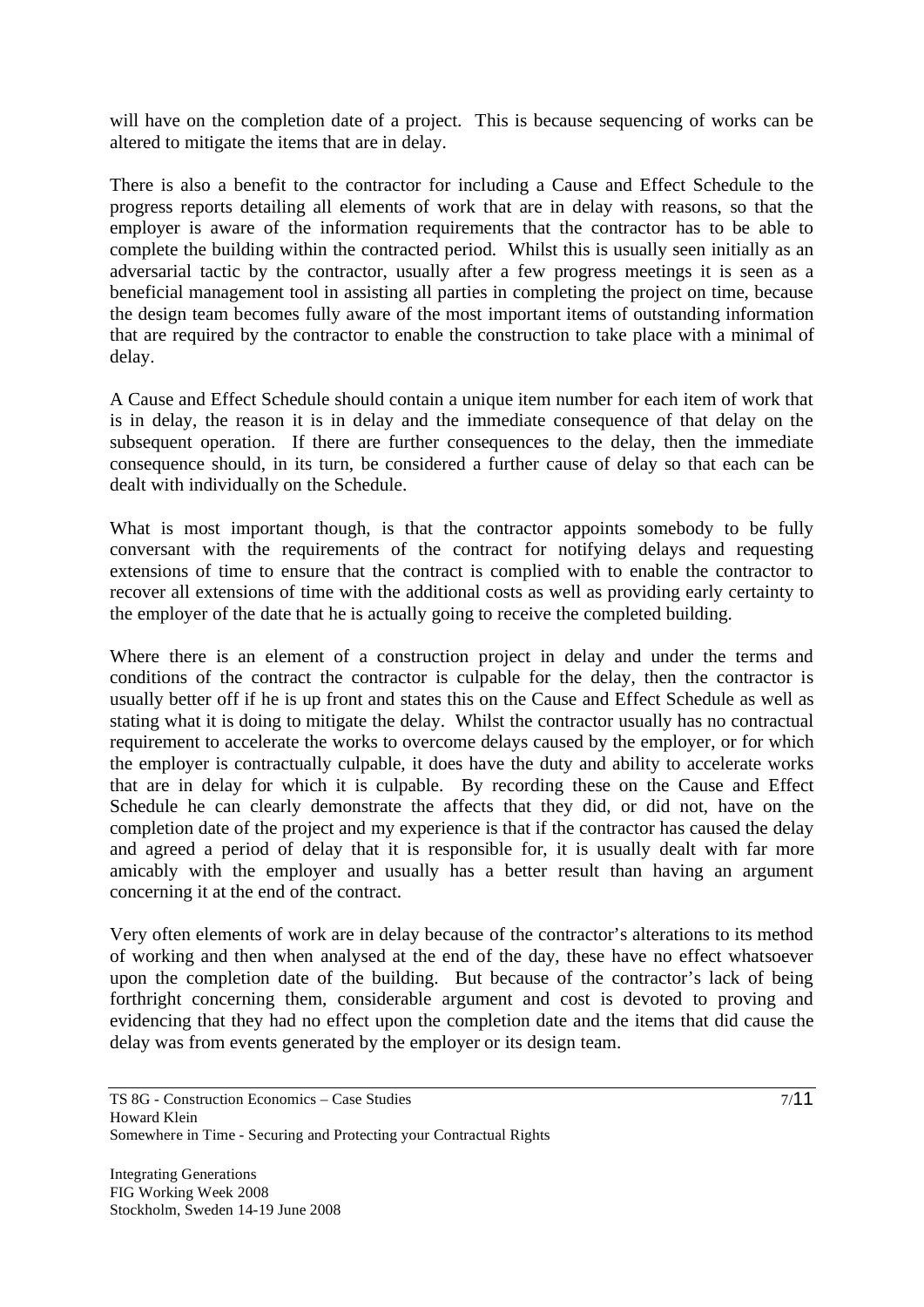## **WHAT IS REQUIRED FOR AN EXTENSION OF TIME REQUEST**

The precise detail that is required for an extension of time request alters from contract to contract. It is therefore important that a contractor reads the contract and complies with it.

However, rarely does it mean that the contractor has to submit a full, detailed, critical path analysis of the progress of the construction of the building to support a request for an extension of time and recently the British Courts have supported this view.

The majority of construction contracts require the contractor to detail the items in delay that will affect the completion of the project, the reasons they are in delay and an estimate of the extension of time requested. The wording of the majority of contracts is of a nature that would indicate that the assessment is subjective and that the project manager or architect responsible for granting the extension of time should also consider it in a subjective manner, although he is likely to bring to the contractor's attention delays for which the contractor is culpable.

If a contractor submits a request for an extension of time (I have yet to read a contract that refers to a contractor "claiming" an extension of time, it will read that a contractor requests an extension of time) and meets the requirements of the contract, then this is what the employer has to consider. To often a contractor submits an extension of time request only to receive a letter from the employer, or his project manager or architect, stating that he cannot consider the request as no critical path analysis has been submitted to establish that it has been correctly assessed.

My view, recently concurred with by the British Courts, is that if the employer refuses to deal with an extension of time request until an expensive analysis is compiled in support of the request for an extension of time, then this is a variation of additional work to the contract and the contractor should be reimbursed for providing the analysis requested.

Furthermore, there are different methods of analysing delay and which method is used can affect the result. It is for this reason that it is rare that a construction contract requires such analysis to be submitted with a request for an extension of time and in recent Court cases, British Courts have been reticent at accepting such analysis, and have looked at extension time disputes with a more pragmatic and common sense approach, due to the vagaries of results that can occur which are solely dependent upon the method of analysis adopted.

However, this does not deal with the situation whereby there is concurrent delay in which the contractor is culpable for delay in one portion of the works at the same time that the employer is culpable for another. Needless to say both the employer and the contractor's first desire is concerning money. The employer does not want to pay the contractor for delay where the contractor is culpable for it and the contractor requires payment for the additional costs it incurred where the employer is culpable for the delay. This is therefore a problem when there is concurrent delay with both parties having culpability for an element of the delay.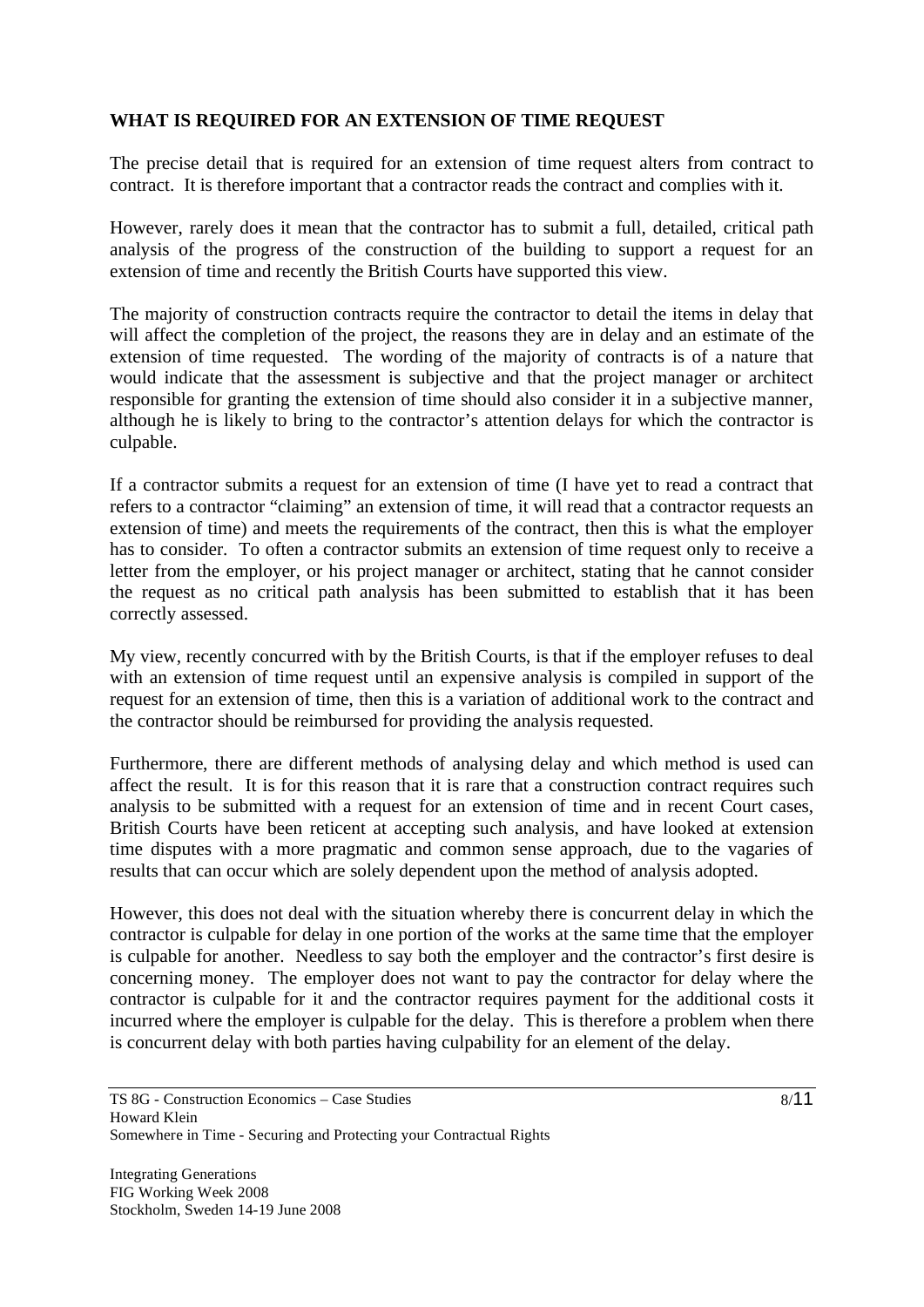British Courts have resolved this by awarding the contractor the period of delay for which the employer is culpable, but not any cost applicable to the delay, as the contractor would have been on site in any event undertaking works because of the delay for which it was culpable.

## **USING COMPUTER PROGRAMS TO ANALYSE DELAY**

There is not a software planning program on the market that has been designed and written to consider delay retrospectively. Every software planning program is written for the construction team to plan and programme the construction of the project in advance after consideration of the sequencing and method of working necessary to deliver the contract by the contracted completion date.

The reason that software planning programs cannot satisfactorily be used retrospectively, is because timelines usually show one line from commencement of an operation through to its completion and they do not show the level of production. For example, the contractor may have had ten tradesmen undertake 70% of an item of work and then reduce it, of its own volition, to two men to complete the remaining 30%. This does not show up on any software generated planning program.

Furthermore, if 95% of an item of work had been undertaken and the remaining 5% left until the week before the contract was completed when the contractor could have undertaken the work previously, it does not show when 95% of the work was completed in accordance with the programme with only a small 5% of the work left until the week before the contract completion. It shows a time line through to the week before the contract was completed, which is incorrect.

Also, for example, if the suspended ceilings had been completed only for the suspended ceiling tiles to be removed by the mechanical installations sub-contractor so that it could commission its works, does the computer generated programme show the suspended ceilings as being completed prior to the removal of the tiles to commission the mechanical installation, or after they are re-installed?

Software planning programs do not take into account the actual undertaking of the works, they merely deal hypothetically with delays for which an extension of time can be granted. They ignore when instructions to vary works are given. For example, an instruction to vary works not due to be commenced for another six weeks is going to have less impact, if any at all, than if an instruction was issued when those works were about to, or had, commenced. No software planning program will pick this up and allow for it. Software planning programs are designed to be compiled to assume there is only one way of undertaking a project, in accordance with the construction teams preferred method and sequencing of works and furthermore require detailed, precise and regular updating to be correct. They are therefore of little use in assessing an extension of time retrospectively.

It is for this reason that British Courts have been more and more reticent at accepting computer generated planning programs as evidence of delay and more willing to accept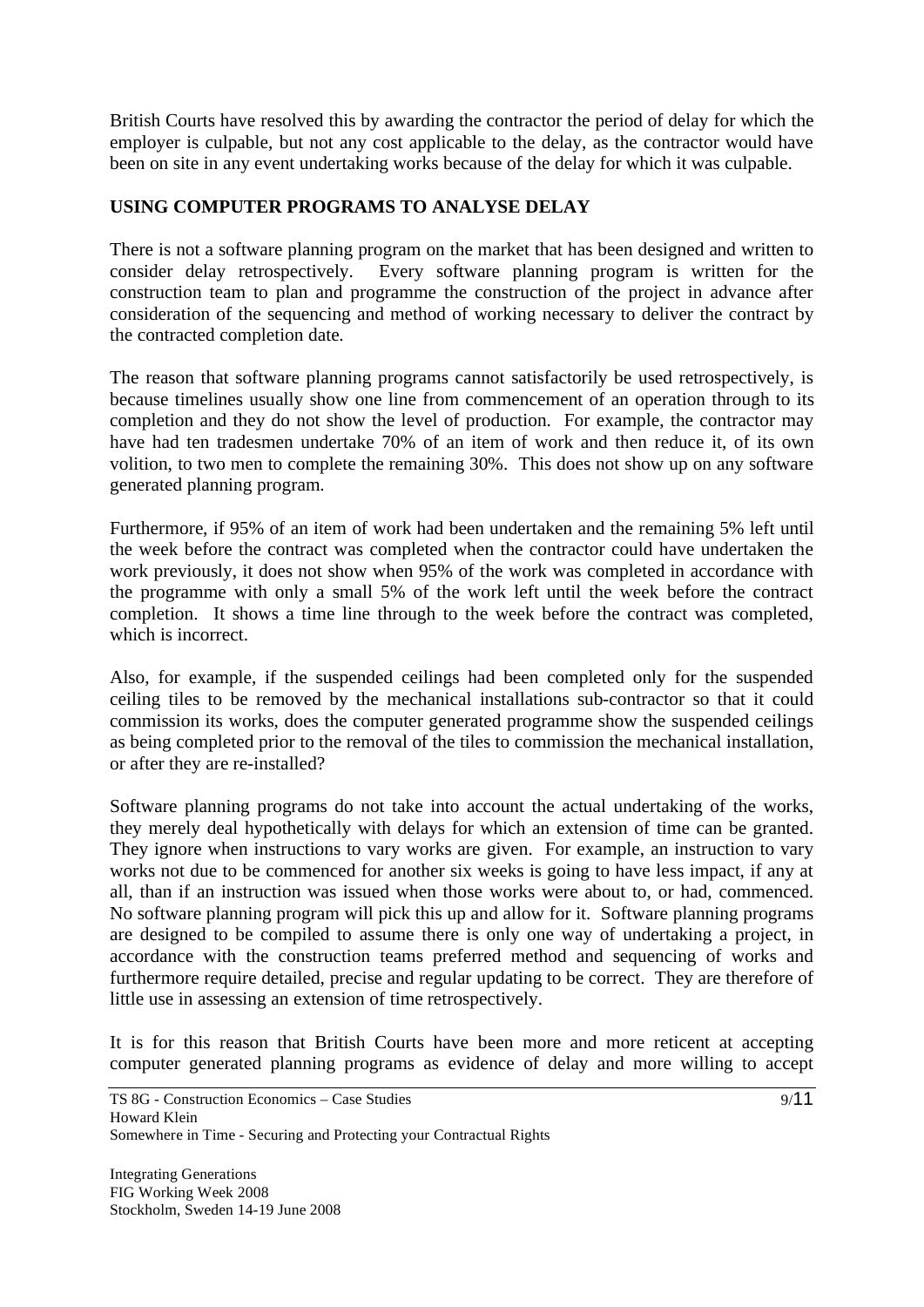extensions of time to be arrived at from contemporaneous records and facts as to what happened on site when considered with dated of instructions being issued affecting the progress of the works.

To illustrate the problems with using computer generated planning programs to analyse delay, the author was involved in an arbitration as a quantum expert in which both parties' planning experts had used different software programs resulting in completely different results as to the extension of time due to be granted to the contractor. At a directions meeting with the arbitrator, it was agreed that the two planning experts would work together on an agreed third software program to see what it determined. This was jointly compiled by both experts and ended up providing a completely different answer to either of the first two answers relied upon by the parties. This is reasonable to expect considering that no software planning program has been designed to be used retrospectively.

Therefore, extensions of time should be considered with an as-built programme that shows when precise elements of work were undertaken, the production resources used to undertake them and dates when instructions are issued by the employer. Then by using pragmatism and common sense determination of the extension of time due to the contractor, if any, can usually be agreed.

As long as the contractor takes into account areas of construction delay that it is culpable for and any failings in decisions it made as to construction of the project, then a fair and reasonable extension of time can usually be ascertained with minimal cost and more often than not amicable agreement.